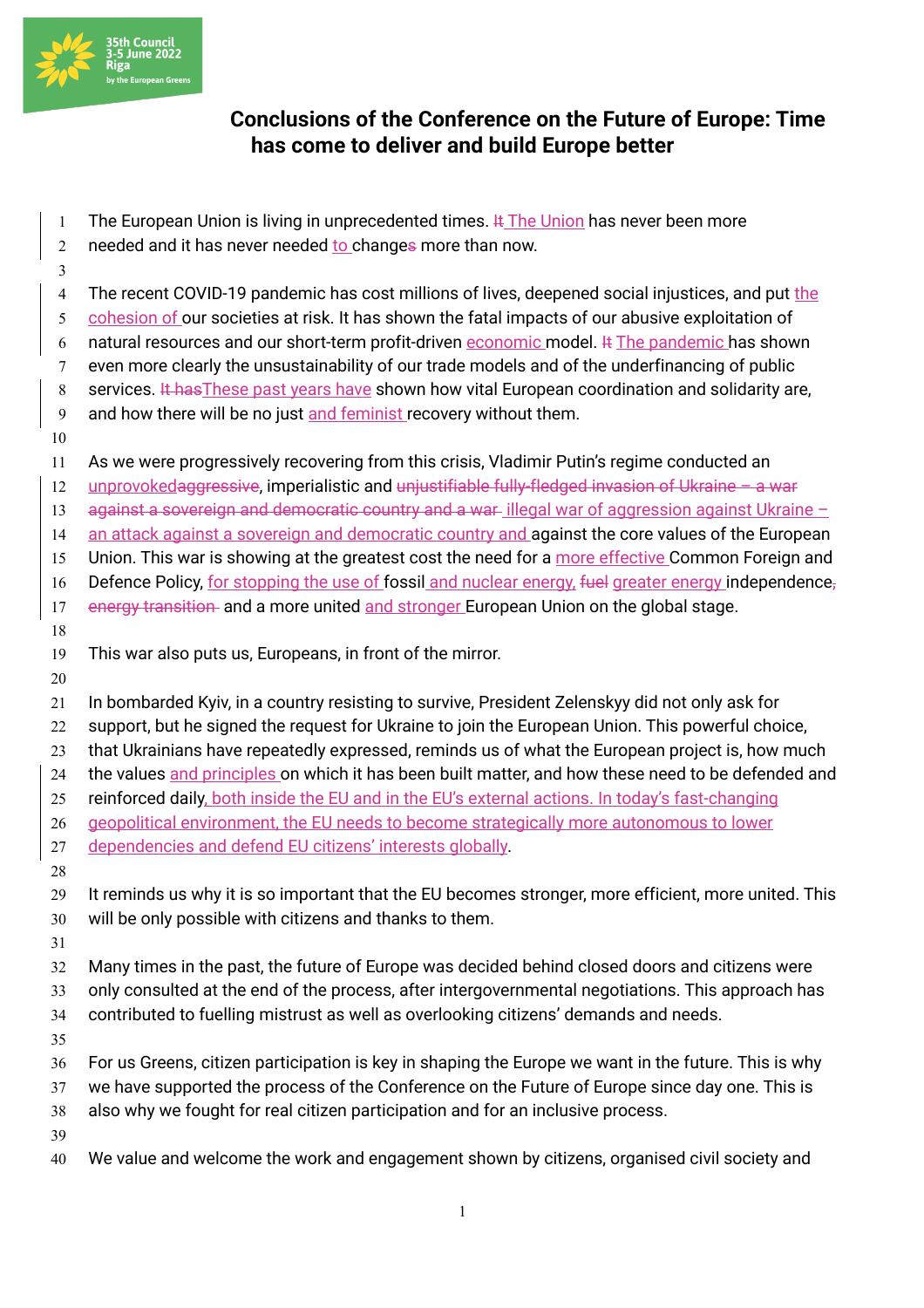

| 42<br>43                                     | members of parliaments throughout the duration of the Conference.                                                                                                                                                                                                                                                                                                                                                                                                                                                                                                                                                                                                                                               |
|----------------------------------------------|-----------------------------------------------------------------------------------------------------------------------------------------------------------------------------------------------------------------------------------------------------------------------------------------------------------------------------------------------------------------------------------------------------------------------------------------------------------------------------------------------------------------------------------------------------------------------------------------------------------------------------------------------------------------------------------------------------------------|
| 44<br>45<br>46                               | We welcome the conclusions of the Conference on the Future of Europe and the clear ambition<br>that citizens have shown to move Europe towards a green, social and democratic future.                                                                                                                                                                                                                                                                                                                                                                                                                                                                                                                           |
| 47<br>48                                     | We especially welcome those proposals that have been agreed to and that are key for a more<br>progressive and sustainable future for our continent, such as:                                                                                                                                                                                                                                                                                                                                                                                                                                                                                                                                                    |
| 49<br>50<br>51                               | Reducing dependencies from oil and gas imports through energy efficiency<br>projects; supporting affordable public transport, high-speed rail and<br>freight network, expansion of clean and renewable energy provision;                                                                                                                                                                                                                                                                                                                                                                                                                                                                                        |
| 52<br>53<br>54<br>55                         | Introducing Pdemocratic changes like the end of unanimity, i.e. the abolition of<br>$\bullet$<br>vetoes, the right of legislative initiative for the European Parliament, the introduction of<br>transnational lists, the strengthening of transparency in decision-making, and a broader<br>right of access to documents, in particular in Council;                                                                                                                                                                                                                                                                                                                                                            |
| 56<br>57<br>58                               | • Accomplishing lindependence from oil and gas imports by replacing them with<br>renewable energies by s <sup>S</sup> peeding up the green transition, in particular through more<br>European investments;                                                                                                                                                                                                                                                                                                                                                                                                                                                                                                      |
| 59<br>60<br>61<br>62<br>63<br>64<br>65<br>66 | Reforming of the European fiscal rules, which are the baseline for the livelihood of<br>$\bullet$<br>millions of European citizens, and a functioning and prosperous economy. The Stability<br>and Growth Pact must function for all countries and provide the necessary tools and<br>means to invest in decarbonisation, digitalisation, good labour, an affordable health<br>system, security and clean energy systems, etc. Our common European fiscal and<br>economic framework must work for the people and be democratic. Modernising our<br>fiscal rules is also a necessity to strengthen European sovereignty, and the ability to act<br>and to further strengthen the international role of the euro. |
| 67<br>68<br>69<br>70                         | Guaranteeing the Rright to affordable energy, to access to the internet, to minimum<br>٠<br>social standards, including minimum pensions, access to social housing when needed,<br>better and harmonised rights at birth of children and for families for marriage and<br>adoption;                                                                                                                                                                                                                                                                                                                                                                                                                             |
| 71<br>72                                     | Ensuring that social rights take precedence in case of conflict with economic freedoms,<br>including via the introduction of a social progress protocol in the Treaties;                                                                                                                                                                                                                                                                                                                                                                                                                                                                                                                                        |
| 73<br>74                                     | Guaranteeing that large companies should be taxed are properly taxed, and that tax<br>$\bullet$<br>havens are abolished in the EU-should be abolished;                                                                                                                                                                                                                                                                                                                                                                                                                                                                                                                                                          |
| 75<br>76<br>77                               | Securing the more effective protection of $\mp$ the Rule of Law should be protected more<br>$\bullet$<br>effectively, including by making the EU Charter of Fundamental Rights universally<br>applicable and enforceable;                                                                                                                                                                                                                                                                                                                                                                                                                                                                                       |
| 78<br>79<br>80                               | Making sure that European Trade agreements with third countries should be are in line<br>$\bullet$<br>with the Paris Agreement and address serious human rights issues. Trade should<br>become a true means to an end, and no longer an end in itself.                                                                                                                                                                                                                                                                                                                                                                                                                                                          |